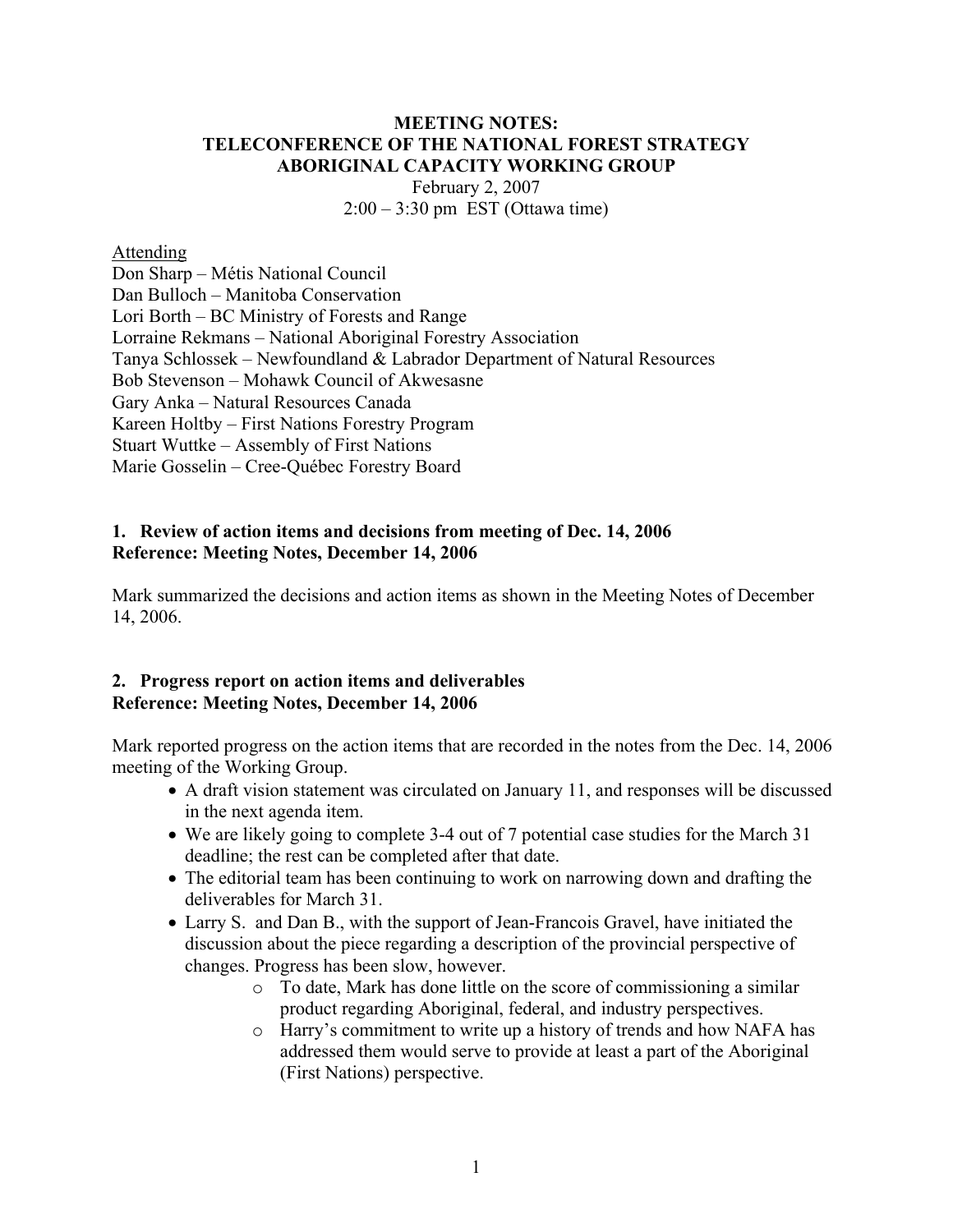- o Kareen noted that Laura Mackenzie at FNFP has been developing a paper that may serve well for the federal perspective in this area.
- The prioritization exercise will be discussed in the next action item.
- The report on Action Item 3.4, as well as the other action items of Theme 3, is in progress. Working Group members will be asked very soon to help fill gaps in the information, and to review the report for accuracy.
- The Métis Working Group will have a teleconference on Tuesday Feb. 6 to discuss the potential for writing up a piece about the Métis-specific issues in capacity building for the forest sector.
- A discussion paper is also underway to outline the rationale and options for a longerterm system to track and report on Aboriginal forestry in Canada.

## **3. Vision statement: Revised draft for approval Reference: Compilation of comments on draft vision statement, Feb. 1, 2007.**

The Working Group reviewed comments and suggested edits that were received on the draft vision statement, circulated on January 11. It was agreed that the original wording, particularly the idea of "supporting" Aboriginal peoples, failed to represent a vision of independence and self-reliance by Aboriginal peoples. It was also decided that the vision should focus on the capacity of Aboriginal peoples, while the capacity of other parties may be considered a means to achieving that vision, and therefore is better to include in strategic workplans, etc., rather than the vision statement.

## **4. Ranking of priorities for capacity building: Exercise results, what it means References: Results of ranking exercise: priorities for capacity building, Feb. 1, 2007 Suggested short-term steps for capacity building priorities, Feb. 1, 2007**

The Working Group reviewed the results of an exercise to develop a ranking of priorities in capacity building, which had been conducted in January via email. This exercise was one step in the process to develop consensus recommendations of the Working Group. The next step will be to use the results of the exercise, together with the results of other discussions and exercises of the group, as a basis for a first draft of the recommendations.

10 people responded to the exercise - 4 provincial and 6 Aboriginal. One other person responded late, so is not represented in the documents yet. The results are shown in two documents: One document is a set of tables that convert the responses into a combined scoring and ranking of the 13 potential priorities. It also highlights differences in priorities between the provincial and the Aboriginal groups. The second document compiles the respondents' suggestions for incremental steps that might be pursued over the next year to advance the various priorities, as well as several general comments and concerns that were received.

## The rankings

The combined ranking seems to represent a fairly robust consensus across groups responding. However, the tables do indicate some significant differences in results between provincial and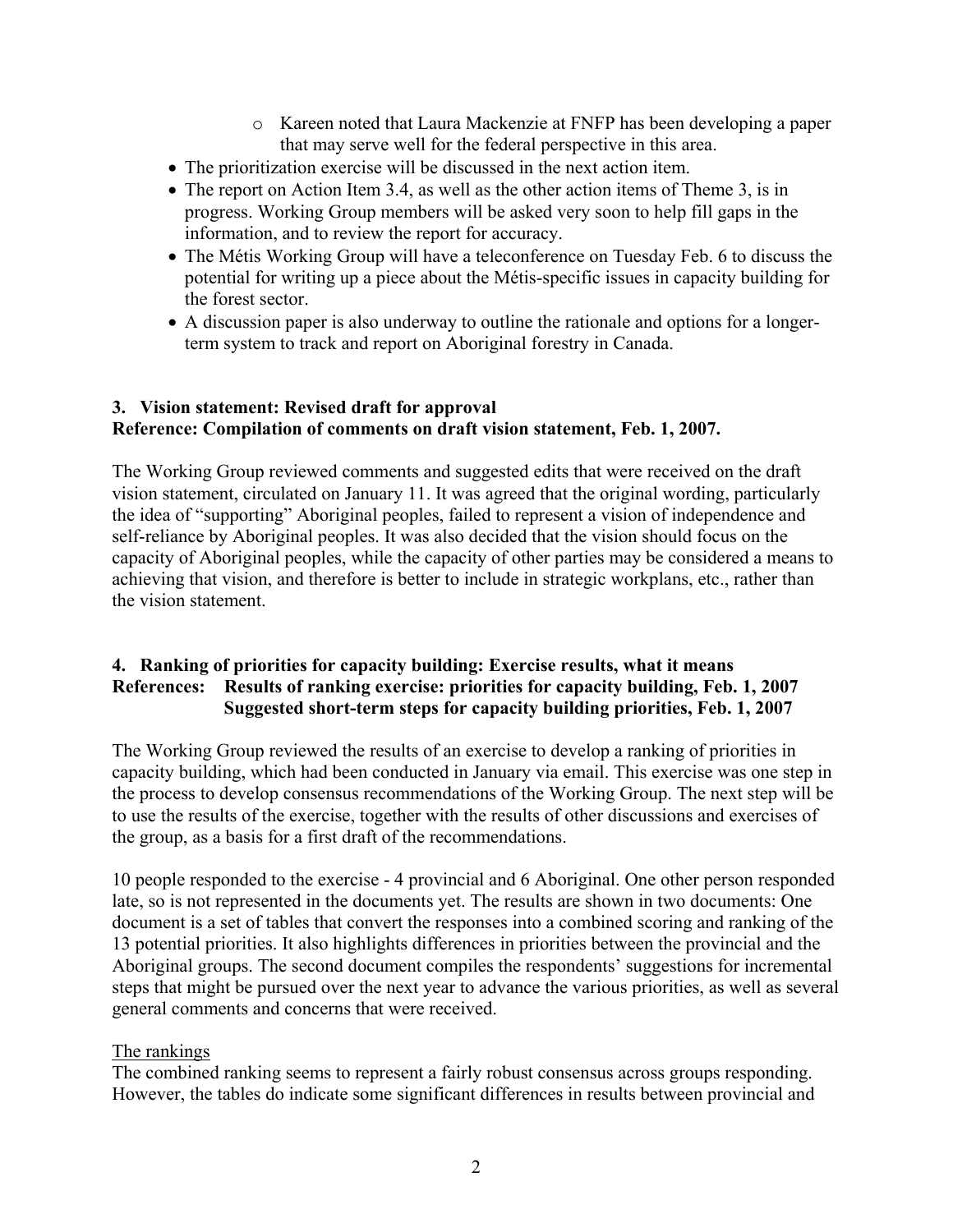Aboriginal respondents. Most of the items that were ranked very differently between the two groups are those that are near the bottom of the list in the combined totals. However, two of the top-ranked items in the combined list – community-level plans and a measurement framework – also were ranked very differently between the groups. When drafting the recommendations based on this exercise, we will need to undersand and account for these differences. It may be quite likely that the differences are due to differences in how the meaning of the items is understood – an issue that can be dealt with as we attempt to put definitive wording to the recommendations. Also, several of these items are closely related/complementary to each other, and further development of the ideas may show a way to accommodate differences in rankings. In addition, these items are not all the same type of issue. For example, the items dealing with culture and with linking the concept of capacity with the concept of sustainability are perhaps most appropriately applied as a necessary component of any of the other items. In fact several people noted this as a reason for ranking these items fairly low on the list.

#### Incremental steps towards achieiving the priorities

Several of the comments shown in the second document are already being addressed to some extent. For example, one person suggested that one of the first steps in promoting increased access to forest resources should be to do a study of existing access, who has access, and options for influencing trends. This suggestion is partly addressed in NAFA's update of their 2003 survey of First Nations-held forest tenures, which will be completed for March 31.

One repeated concern is that capacity-building is largely a grass-roots, or bottom-up, process in which the communities hold the primary responsibility – yet our Working Group is a nationallevel, top-down process. Are we really able to promote a bottom-up approach? Potential recommendations such as the need for communities to develop their own capacity-building plans, and for other parties to provide financial and other support for this kind of activity, may be one way to resolve this tension.

Another comment was that we need to develop a simple, agreed definition of capacity. This is actually done in one of the discussion papers, "Paper #1 – Rationale, Needs, and Model of Capacity Building". The paper also will elaborate a more detailed model of capacity building. However, although the definition and model have been the subject of much discussion in past teleconferences and meetings, we were not planning to attempt to gain consensus on the paper itself, due to the lack of time. Perhaps the simple definition should be extracted and circulated for consensus.

It was agreed that in drafting the consensus recommendations of the Working Group, we need to be sure to provide clear indication of the data and experience on which the recommendations' credibility rests. The data and experience will be represented in the discussion papers and case studies that form other parts of the total package of deliverables under development. We need to make the linkages clear.

It was also suggested that the challenge of fulfilling the governments' and industry's duties to consult, which has emerged to be one of the dominant practical concerns in the sector, would be a good issue to use as an illustration of the need for capacity building and how it should be done.